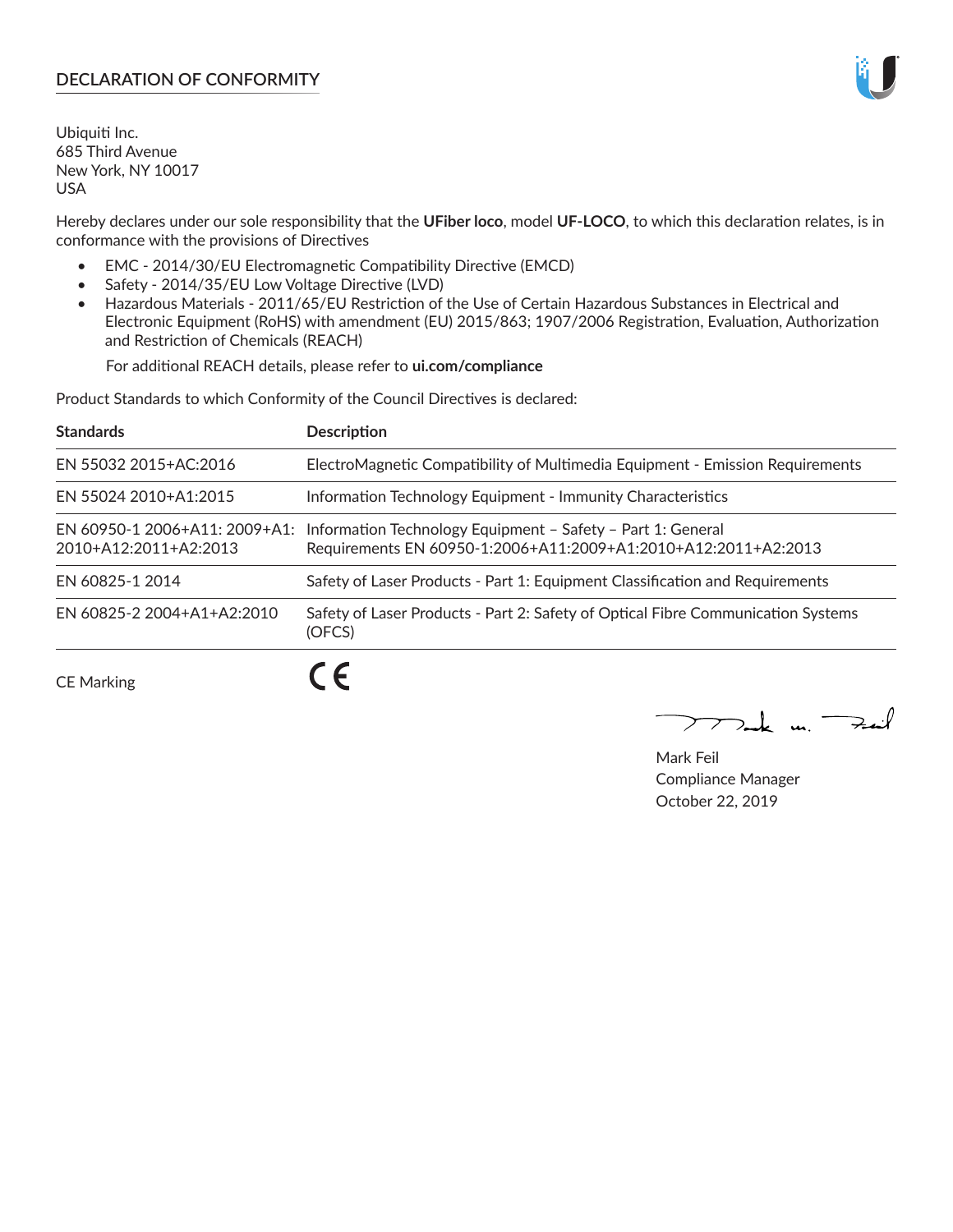# **DECLARATION OF CONFORMITY**



### **български** [Bulgarian]

С настоящото Ubiquiti декларира, че това устройство UF-LOCO е в съответствие със съществените изисквания и други приложими разпоредби на Директиви 2014/30/ЕС, 2014/35/ЕС.

### **Hrvatski** [Croatian]

Ubiquiti ovim putem izjavljuje da je ovaj uređaj UF-LOCO sukladan osnovnim zahtjevima i ostalim bitnim odredbama Direktiva 2014/30/EU, 2014/35/EU.

# **Čeština** [Czech]

Ubiquiti tímto prohlašuje, že toto UF-LOCO zařízení, je ve shodě se základními požadavky a dalšími příslušnými ustanoveními směrnic 2014/30/EU, 2014/35/EU.

## **Dansk** [Danish]

Hermed, Ubiquiti, erklærer at denne UF-LOCO enhed, er i overensstemmelse med de væsentlige krav og øvrige relevante krav i direktiver 2014/30/EU, 2014/35/EU.

## **Nederlands** [Dutch]

Hierbij verklaart Ubiquiti, dat deze UF-LOCO apparaat, in overeenstemming is met de essentiële eisen en de andere relevante bepalingen van richtlijnen 2014/30/EU, 2014/35/EU.

### **English**

Hereby, Ubiquiti, declares that this UF-LOCO device, is in compliance with the essential requirements and other relevant provisions of Directives 2014/30/EU, 2014/35/EU.

## **Eesti keel** [Estonian]

Käesolevaga Ubiquiti kinnitab, et antud UF-LOCO seade, on vastavus olulistele nõuetele ja teistele asjakohastele sätetele direktiivide 2014/30/EL, 2014/35/EL.

### **Suomi** [Finnish]

Täten Ubiquiti vakuuttaa, että tämä UF-LOCO laite, on yhdenmukainen olennaisten vaatimusten ja muiden sitä koskevien direktiivien 2014/30/EU, 2014/35/EU.

### **Français** [French]

Par la présente Ubiquiti déclare que l'appareil UF-LOCO, est conforme aux exigences essentielles et aux autres dispositions pertinentes des directives 2014/30/UE, 2014/35/UE.

## **Deutsch** [German]

Hiermit erklärt Ubiquiti, dass sich dieses UF-LOCO Gerät, in Übereinstimmung mit den grundlegenden Anforderungen und den anderen relevanten Vorschriften der Richtlinien 2014/30/EU, 2014/35/EU befindet.

### **Ελληνικά** [Greek]

Δια του παρόντος, Ubiquiti, δηλώνει ότι αυτή η συσκευή UF-LOCO, είναι σε συμμόρφωση με τις βασικές απαιτήσεις και τις λοιπές σχετικές διατάξεις των οδηγιών 2014/30/EE, 2014/35/EE.

### **Magyar** [Hungarian]

Ezennel Ubiquiti kijelenti, hogy ez a UF-LOCO készülék megfelel az alapvető követelményeknek és más vonatkozó 2014/30/EU, 2014/35/EU irányelvek rendelkezéseit.

### **Íslenska** [Icelandic]

Hér, Ubiquiti, því yfir að þetta UF-LOCO tæki er í samræmi við grunnkröfur og önnur viðeigandi ákvæði tilskipana 2014/30/ESB, 2014/35/ESB.

### **Italiano** [Italian]

Con la presente, Ubiquiti, dichiara che questo dispositivo UF-LOCO, è conforme ai requisiti essenziali ed alle altre disposizioni pertinenti delle direttive 2014/30/UE, 2014/35/UE.